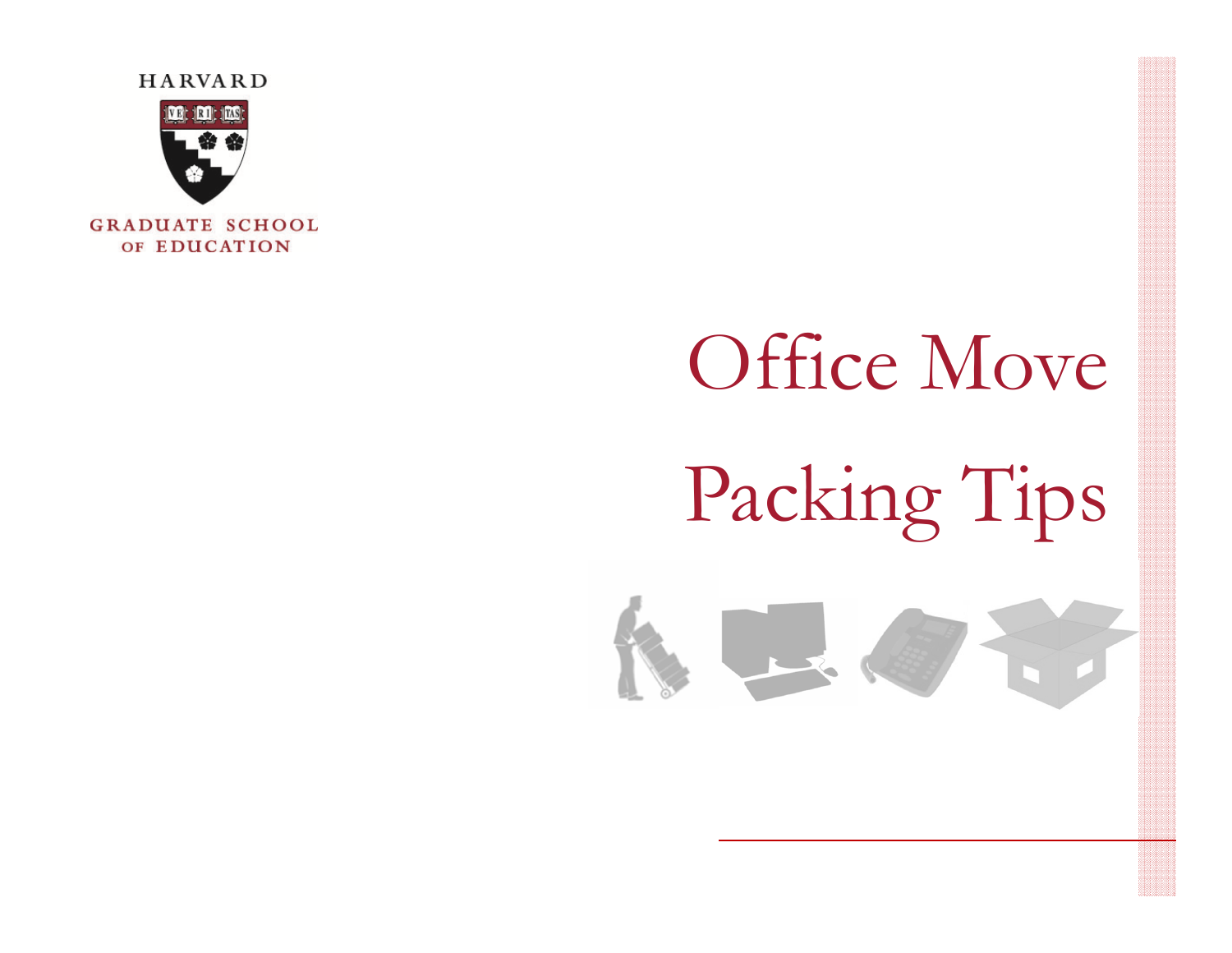

#### verview

#### •**What**

• Congratulations on your upcoming move! Operations will be working with you to coordinate the specifics of your project and is happy to work with you throughout this process.

#### •**When**

- •Refer to the schedule shared via email.
- • **Furniture**
	- •The specifics of your moved will be discussed with Operations, the plan may entail moving/rearranging existing furniture, or in some cases new furniture.

#### •**Computers, printers, and phones**

•Computers, printers, and phones are coordinated through the moves team with Operations and LTC support.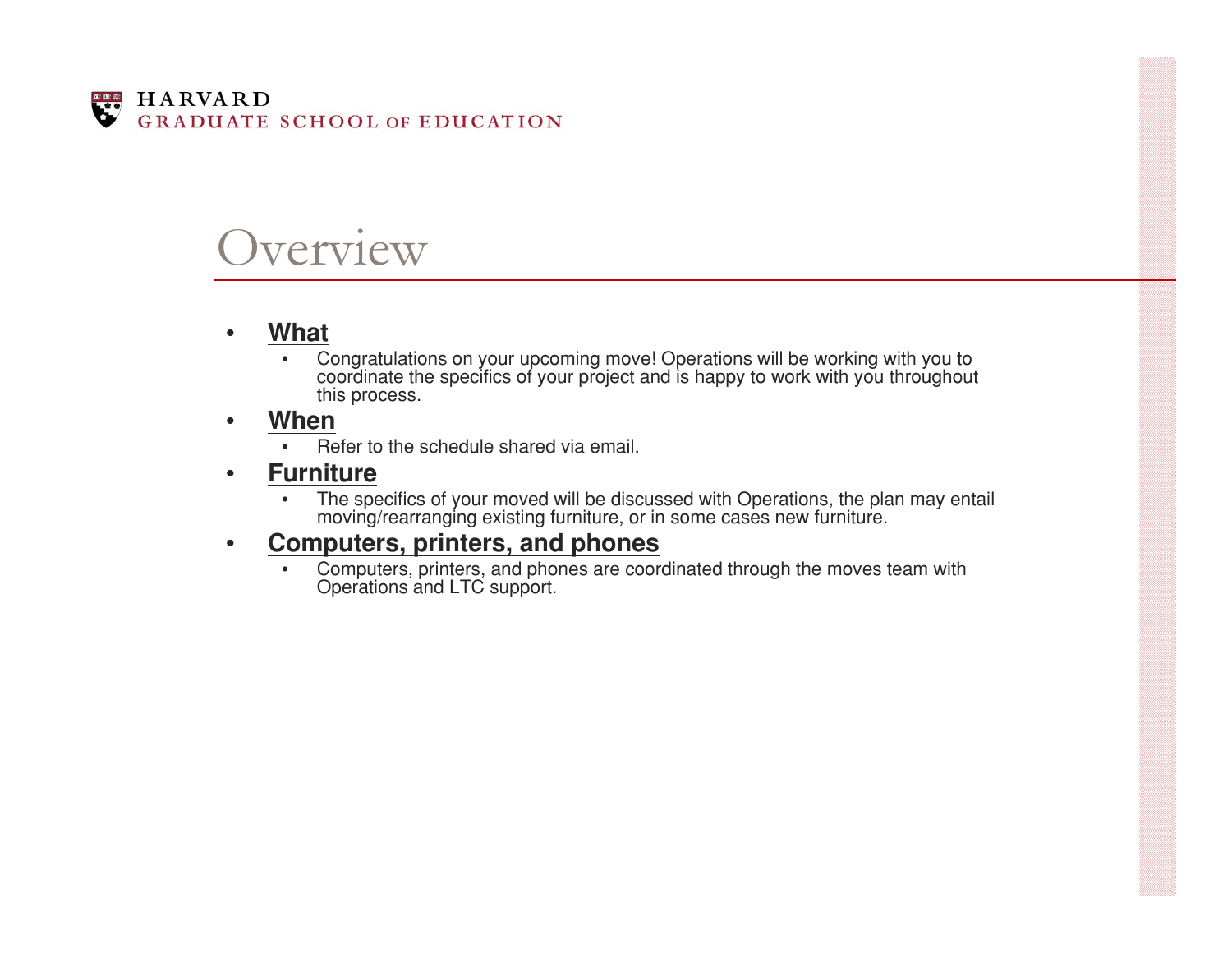

# Labeling Your Belongings

- •You MUST put a moving label on everything that is moving
- • Labels should have your name and new (or existing) room number on them
- •Place labels on the boxes
- •Place labels on any furniture that is moving
- $\bullet$  Place labels on your chair NOTE: Put a piece of tape around the label to keep label from falling off.
- •Anything without a label will be discarded and NOT moved.

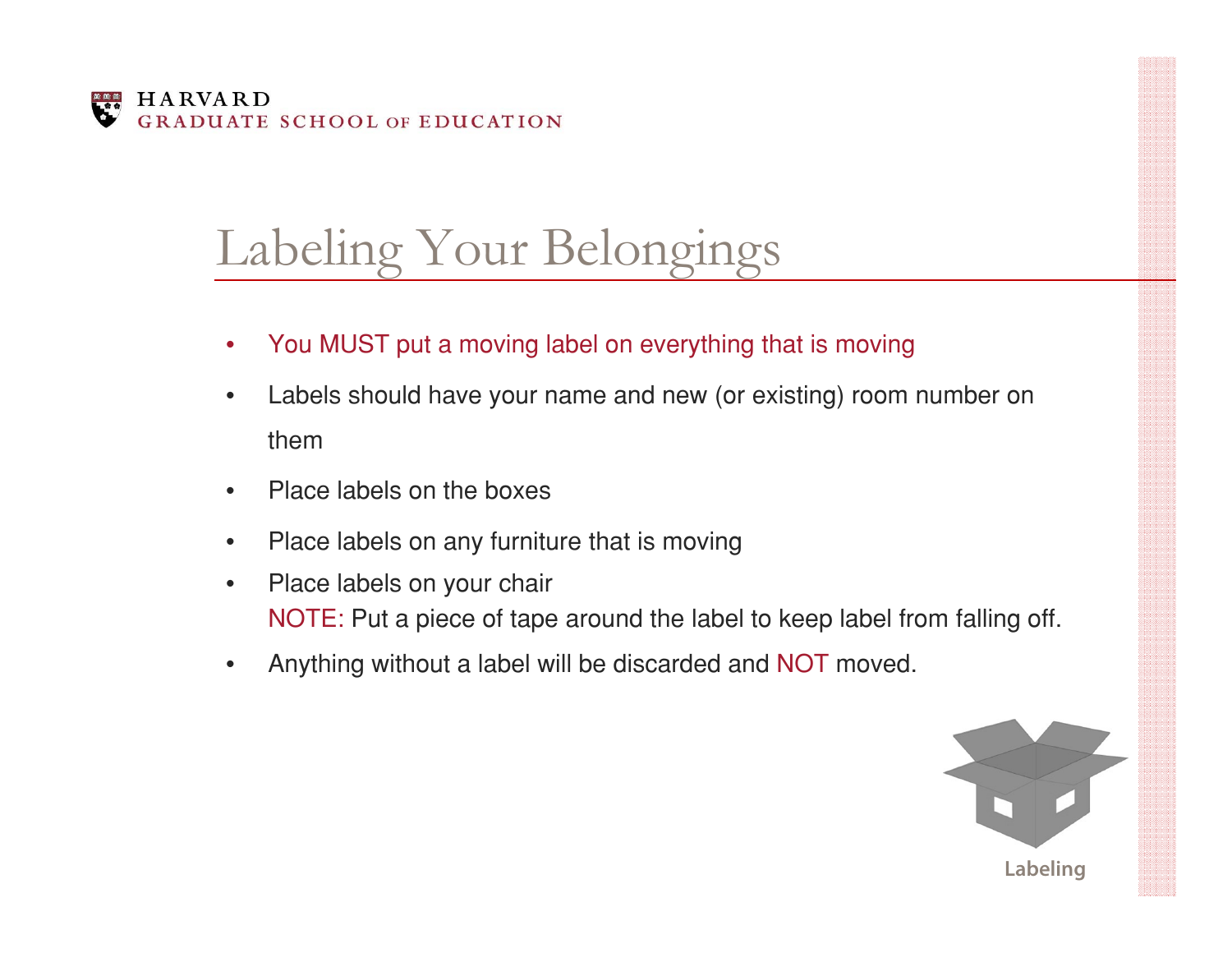

### Packing

- • Pack the contents of your existing work area: desk(s), bookcases/shelves, credenzas, closets, etc.
	- o Large items should have a label placed directly on them (for example shredders)
		- o Do not forget to label your trash and recycle bins!
	- o Small items should be placed in a labeled box
		- o Remember to use packing materials (bubble wrap or newspaper) if necessary
		- o Very small items like paper clips, loose pens/pencils should be put into envelopes, baggies, or smaller boxes prior to being placed into a moving box.
- •In sum: any items which are small enough to be moved in a<br>standard moving box should packed. Boxes that are large<br>enough (about the size of a copy paper box) do not need to be<br>repacked into moving boxes; simply apply a mov

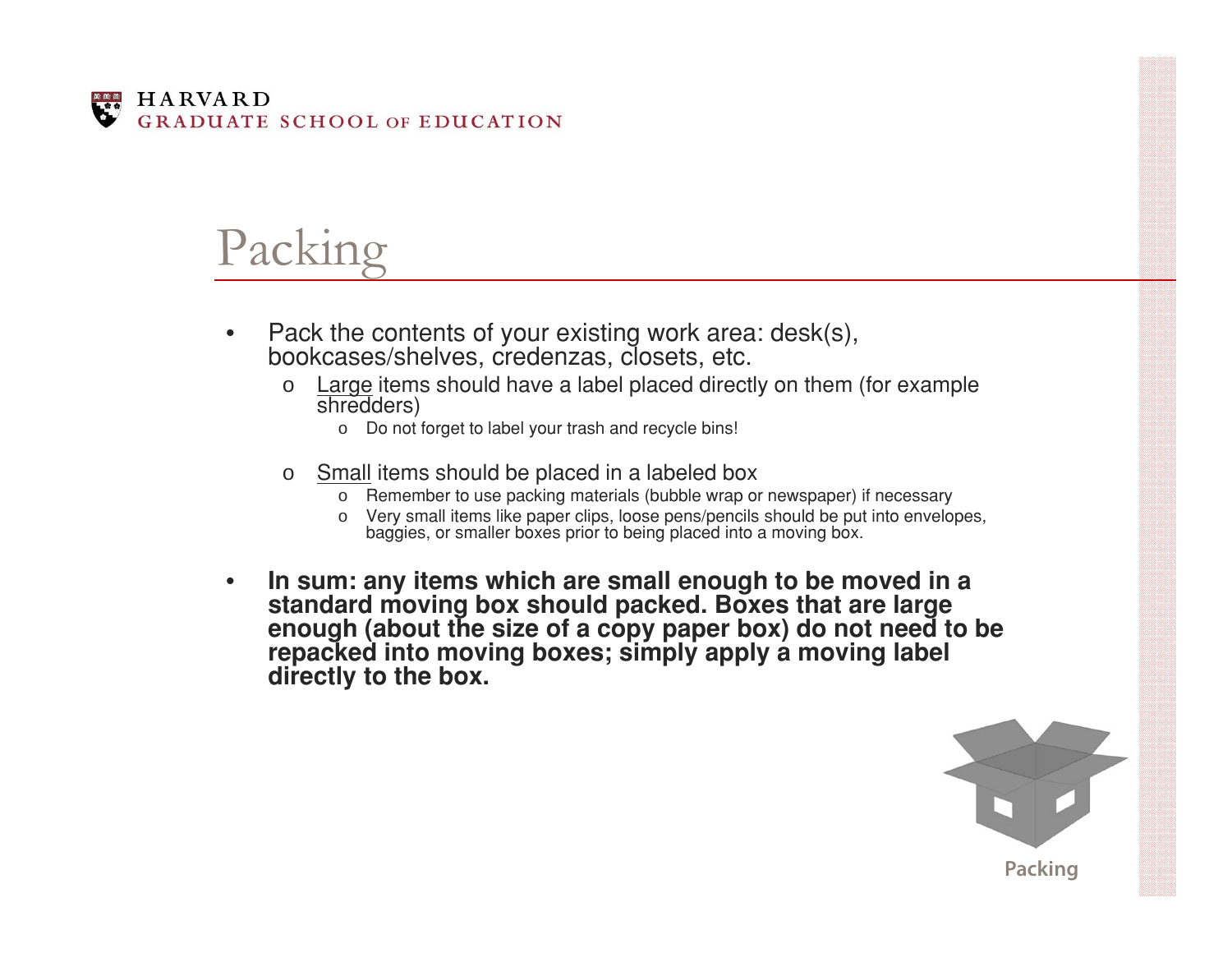

#### Packing Continued

- • File cabinets
	- o Vertical files: do not need to be emptied, unless they are 5 drawers or higher. If you have the key to the lock – please lock cabinet.
	- o Lateral files: MUST be emptied (any number of drawers). Please lock if you have the key.
- • Label trash and recycling bins
	- o $\circ$  If you share a work station or office, perhaps you only need one bin per office, rather than one bin per desk.



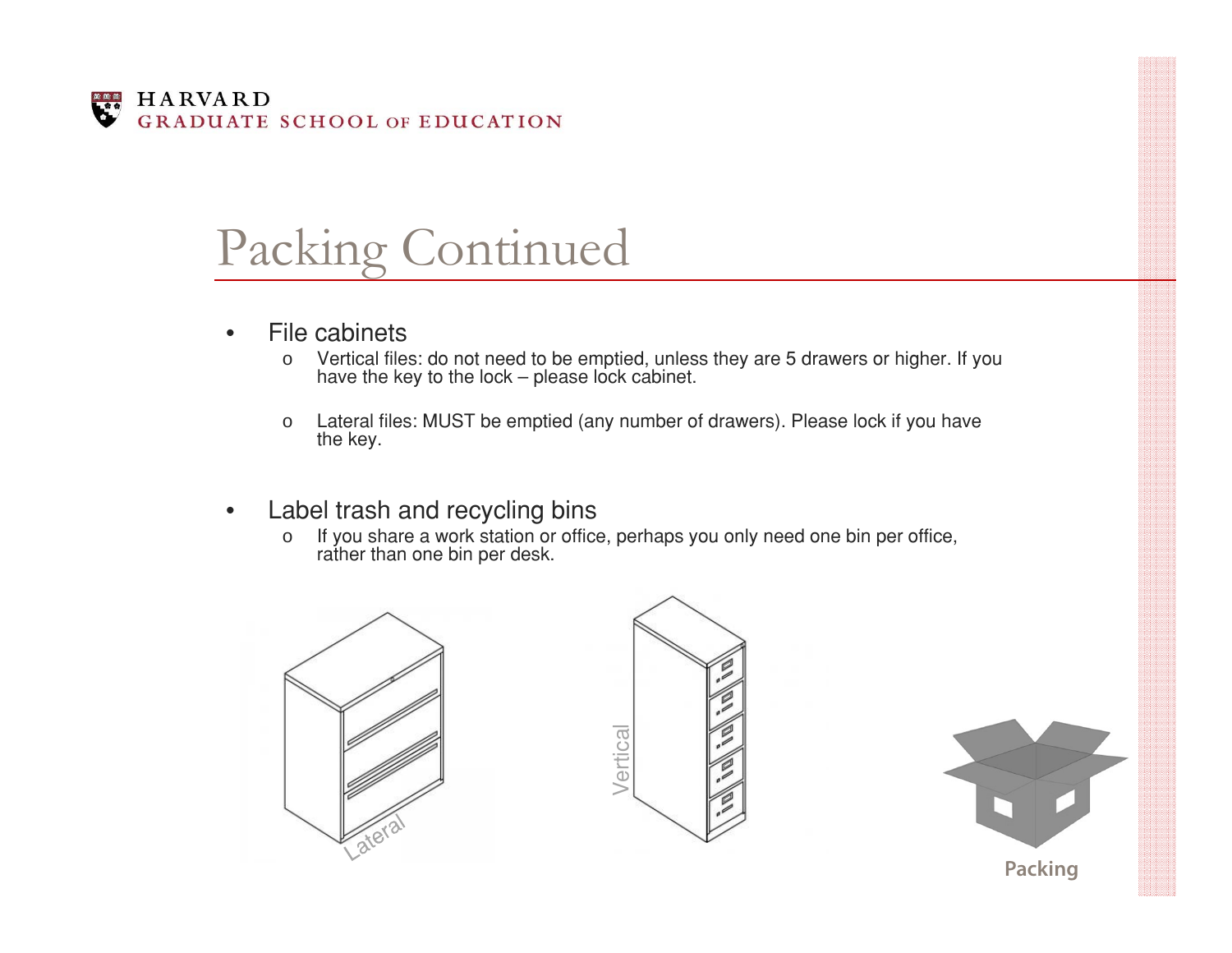

# Fragile Items, ETC.

#### Fragile Items

• Please use bubble wrap or newspaper around any fragile items, and place them into a box. Mark the box "FRAGILE" on all sides and on the top in Red.

#### Plants

- •Place smaller plants in labeled box if they fit.
- •Larger plants, just put a label on the pot.

#### Personal Items

• Please take your personal items home with you. Operations will not be held responsible for personal items or valuables during the move.

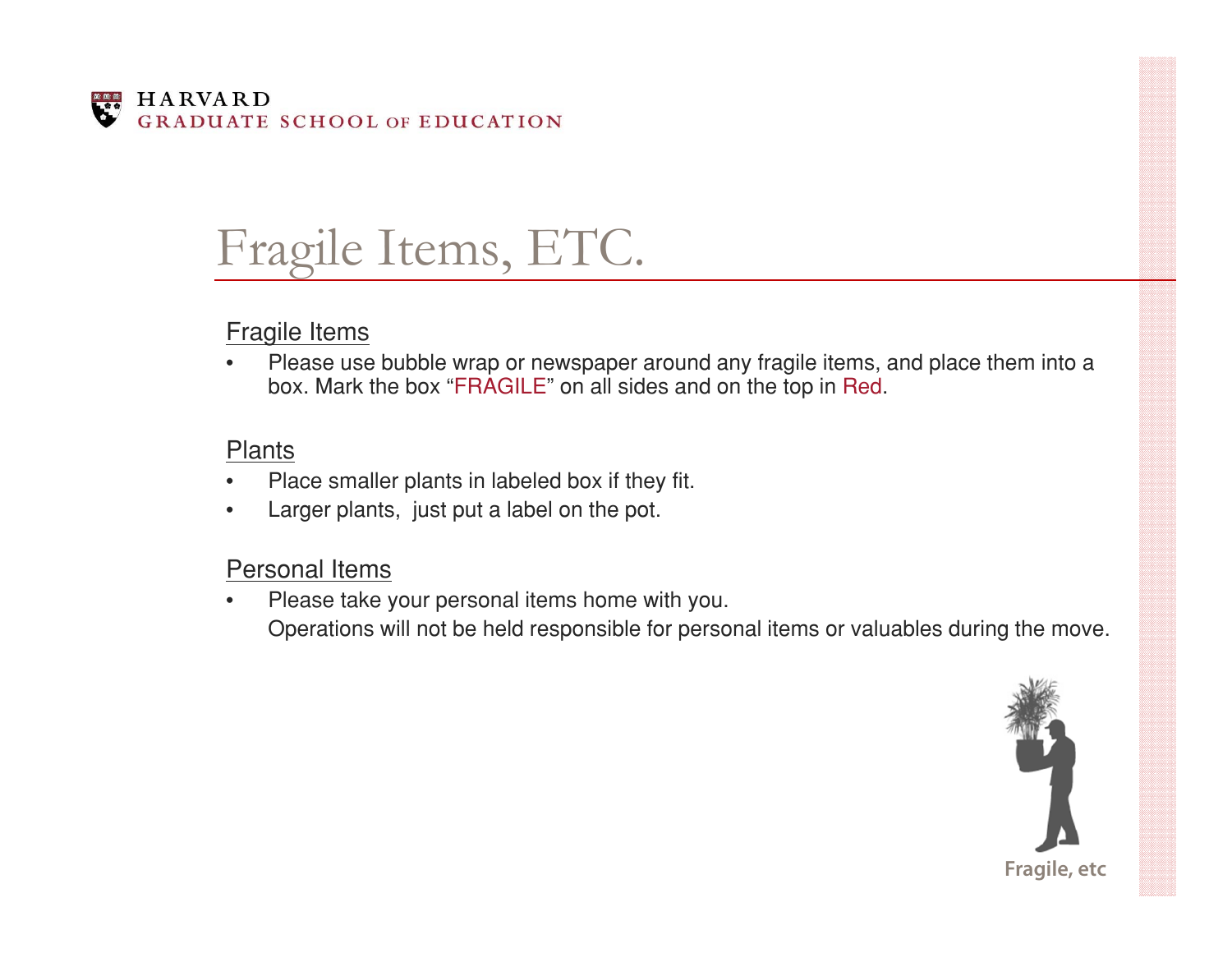

# Recycling

- • Go through items and recycle anything you do not need.
	- • Remember to be green, and reuse/donate unused or unwanted items to HGSE's freecycle!
		- $\bullet$ A designated freecycle spot will be coordinated for your move.
- •Both regular recycling bins, and confidential (locked) bins are available by contacting maintenance@gse.harvard.edu, or calling 617−495−3410.
- •Ask the Operations moves point person if you have any questions on recycling, or freecycling!



**Recycling**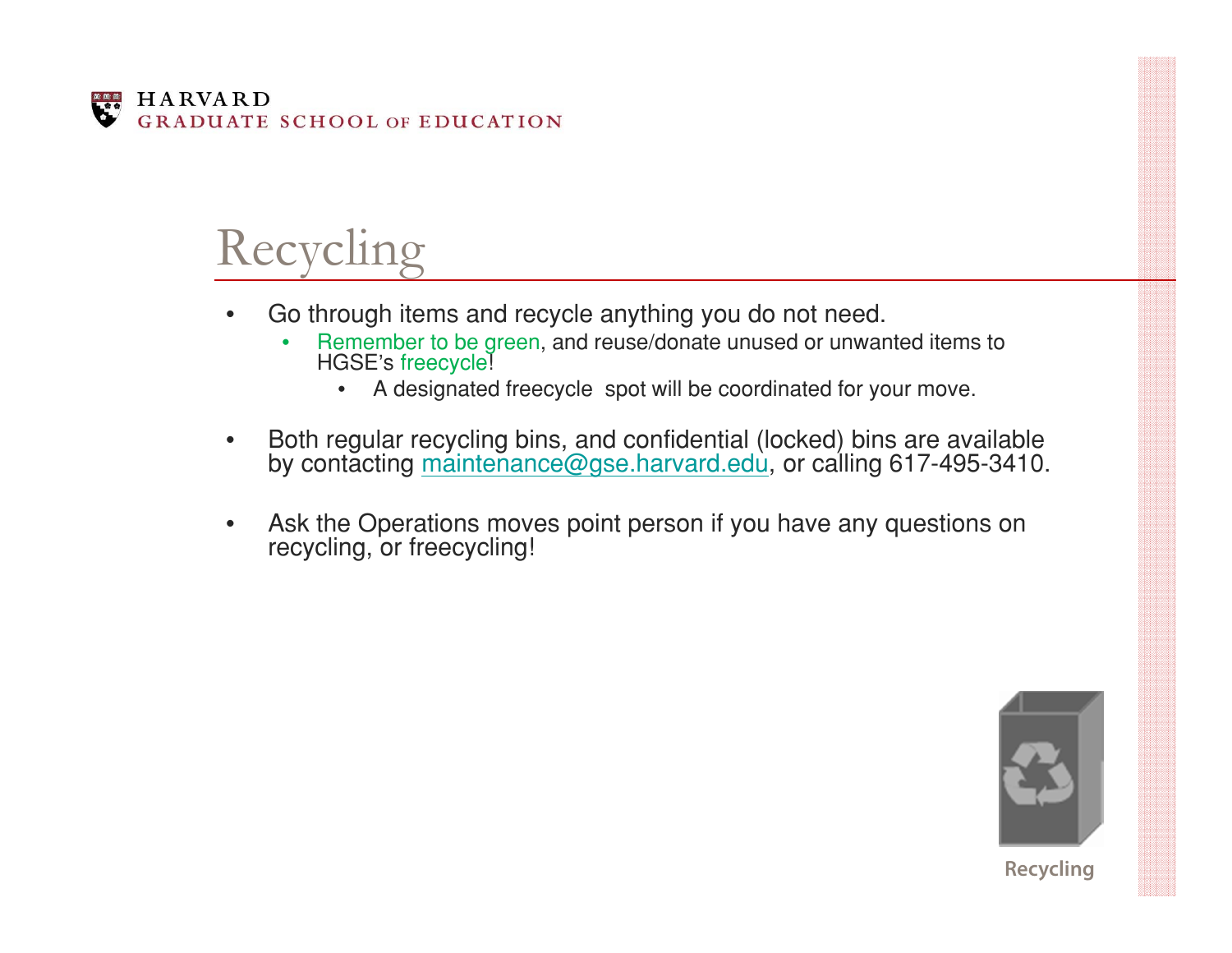

### Carpentry Requests

- • Typically for moves the Moves Team works with the occupant to determine where wall shelves are needed/wanted, in some cases this can be left until after the move and the occupant has some time to get settled and can better visualize the space.
- • Other carpentry requests include bulletin board/white board, photos, pictures, and other wall hangings. These items will be coordinated after the move, the you and the Moves Team will determine a "carpentry day" where these requests can be completed.
- • For your existing offices you may require support to take down existing pictures and artwork, in this instance:
	- •Please tell your moves point person what the item(s) is/are that will be coming down, and its current location.
	- • Your moves point person will then send and email to Operations five business days prior to the move date.
	- •Please note: only labeled artwork, pictures, and other wall hangings will be moved as part of the move.
- •Don't forget to label artwork, pictures, and other wall hangings.

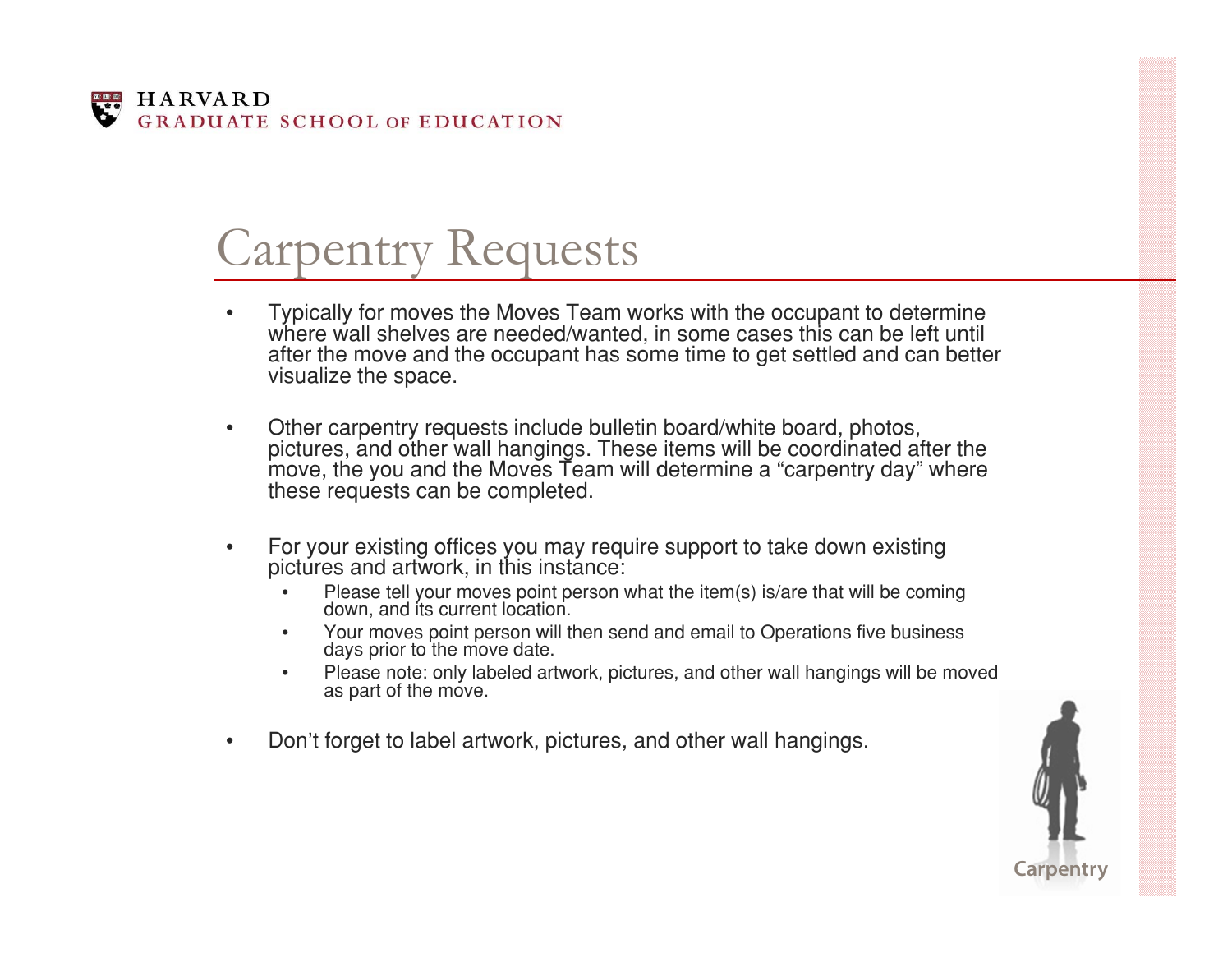

### Telephone Lines

- •Please Do NOT unplug or pack your phone set!
- •HUIT will move your phone set the day of the move.
- • The night prior you may wish to record a greeting letting your callers know you are moving and there will be a delay in getting back to them
- $\bullet$  HUIT will take phone lines out of service the morning of the move and phones will be reconnected by the end of the moving day.
- •During the move ALL calls will go directly to voicemail
- •During the makeover, your office will be inaccessible.

#### **NOTE: Telephone service will be interrupted on moving day, and your phone will be inaccessible during your makeover.**



**Telephones**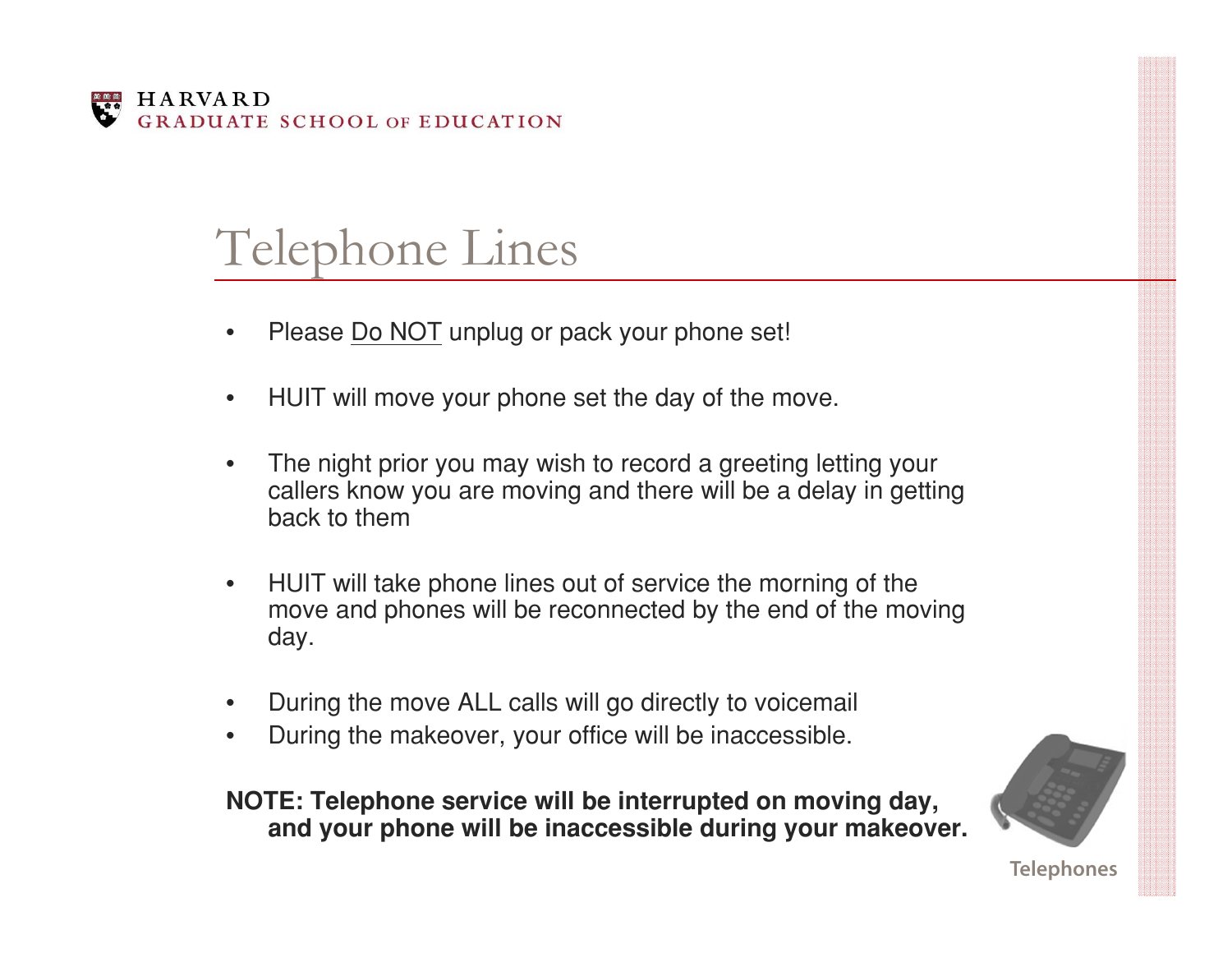

### Computers and Printers

- •Please Do not disconnect ANY of your computer equipment.
- $\bullet$  You should label your monitor, CPU, and any other necessary accessories.
- • Computer move coordination will be coordinated through the Operations Moves Team and the LTC.
- $\bullet$  Please let the team know if there are any special requests or considerations for you computer/technology equipment (for example I use only a laptop and will not require disconnection support, or I have secure data, etc.)

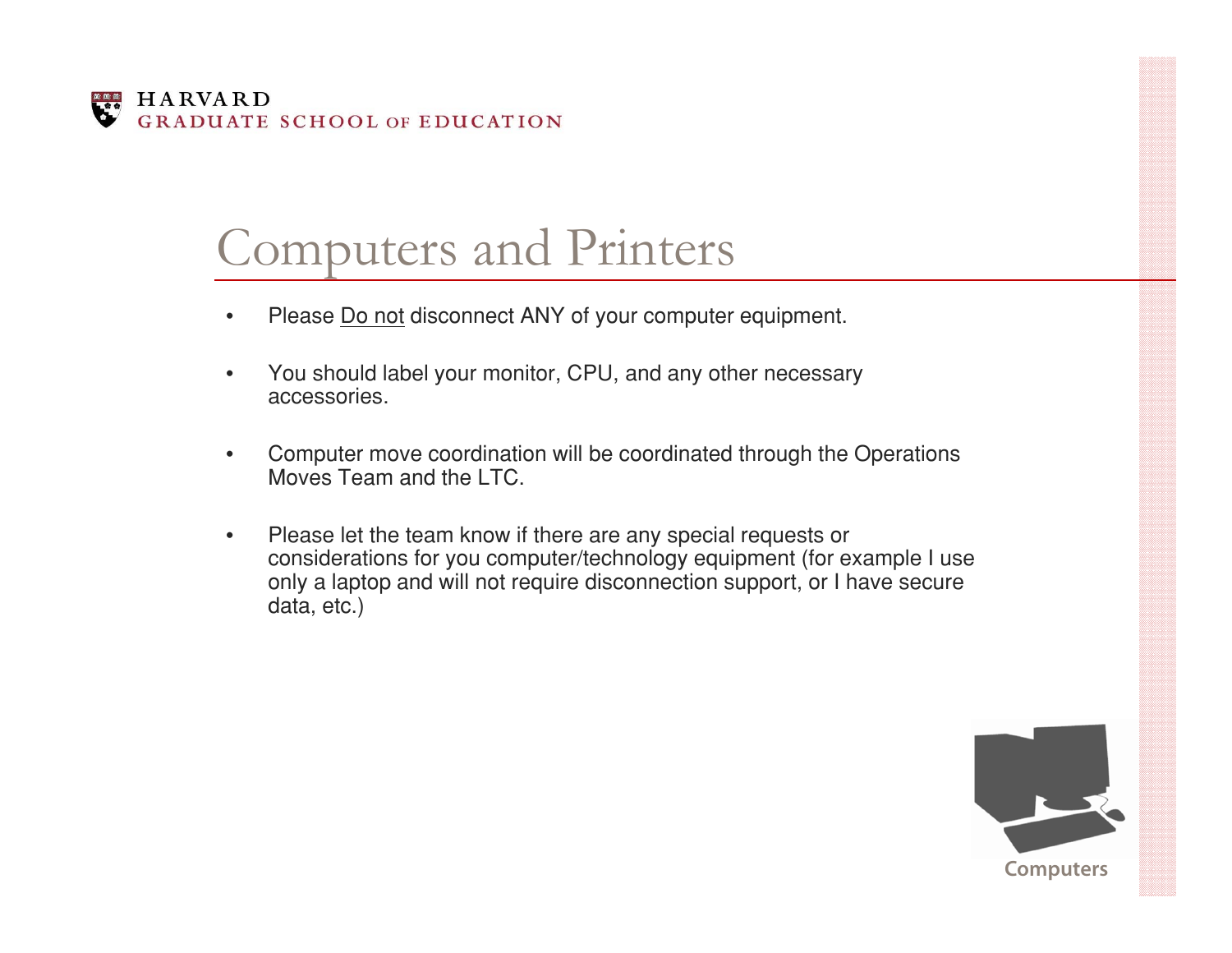

### The Day of the Move

- • Operations staff will be overseeing the move and will arrive on site with the movers and HUIT.
- •Everything that is properly labeled and packed will move.
- •Items will be transported to your new location per the agreed to plan.
- $\bullet$ HUIT will move phones/lines to new location (if applicable).
- • Operations will have staff back and forth between both sites until the job is complete.

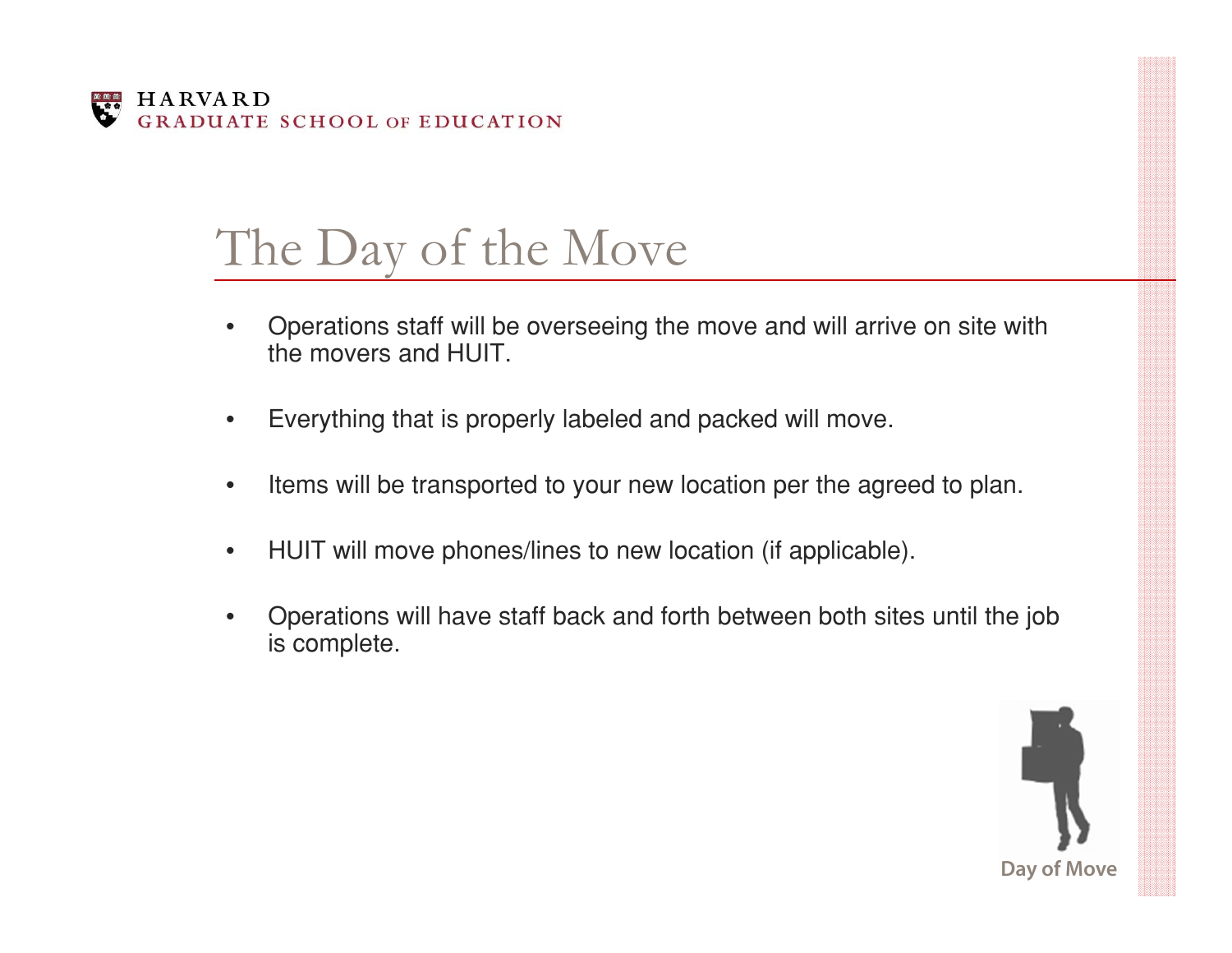

### Move Schedule

#### **Day before the move**

- •In some cases this may be a Friday with a Monday move – so it **would actually be three days before the move...**
- •You must be completely packed before you leave for the day
- $\bullet$  Computers will be disconnected in the afternoon unless otherwise coordinated– NOTE: there will be downtime the afternoon before the move.

#### **Day of the move**

• HUIT and the movers will be arriving in the morning and will work through the day until the move is complete

#### **Beyond the move**

- •The rest of the week will be unpacking and getting settled in
- • Don't forget to let your moves point person know of any carpentry requests
- • Please notify your moves point person when boxes become empty so they can arrange a pick up with Operations